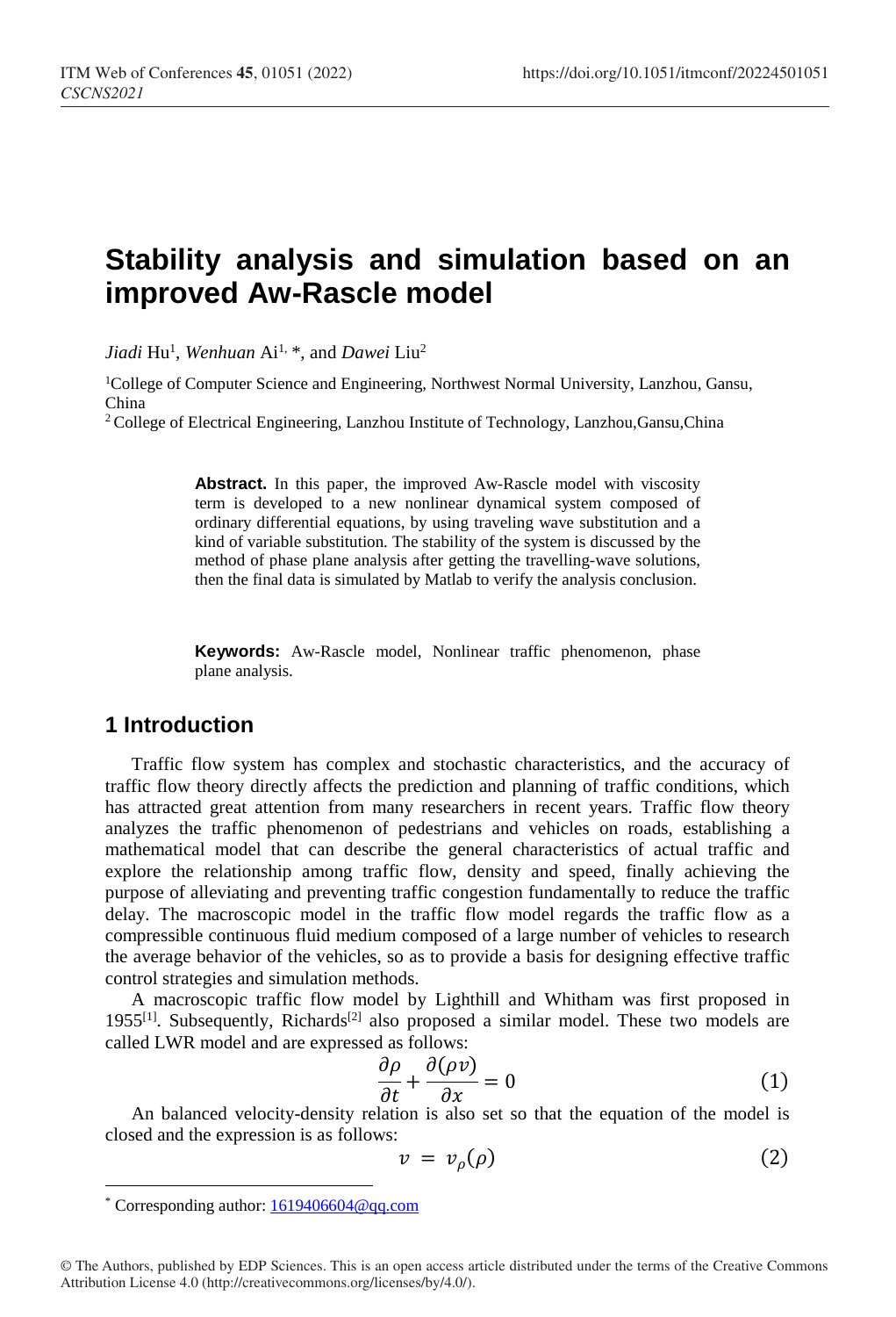The main feature of LWR model is that it can describe the formation of traffic shock and the dissipation of traffic congestion. Because its characteristic speed is less than the macro traffic flow speed, LWR model correctly describes the characteristics of various heterogeneity of traffic flow. However, LWR model assumes that the velocity and density phases are always in a fixed curve, i.e. equilibrium state, without considering the dynamic process, so it is unable to describe the physical phase transition and the non-equilibrium traffic flow such as walk stop wave.

In 2000, Aw and Rascle considered the convective derivative of "pressure" instead of its spatial derivative in the acceleration equation[3]. Combining Lighthill and Whitham's hydrodynamic continuity equation in the traffic flow macro model, an Aw-Rascle model with anisotropy was obtained. Later, Rascle improved the model<sup>[4]</sup>, introduced relaxation terms so that the new Aw-Rascle model can avoid gas-like phenomena in the co-directional model. To investigate the need for asymptotic solutions, we introduce the viscous term so that the acceleration equation is:

$$
\frac{\partial [v + p(\rho)]}{\partial t} + v \frac{\partial [v + p(\rho)]}{\partial x} = \frac{v_e(\rho) - v}{T} + \frac{\mu}{\rho} \frac{\partial^2 v}{\partial x^2}
$$
(3)

In this paper, the type and stability of equilibrium points of Aw-Rascle model will be further studied by using phase plane analysis theory. The method in this paper extends the range of variables from specific value to infinity by substituting equivalent variables for the original traffic flow model, so as to transform the original model into a new model suitable for phase plane stability analysis, and the traffic flow problem can also be transformed into a system stability analysis problem. The phase plan can also describe a variety of nonlinear phenomena in traffic flow, so as to provide a basis for traffic control decision-making.

The structure of this paper is as follows: in the section 2, the model and its derivation results are discussed; in Section 3, the types and stability of equilibrium points of the model are derived, and the classification and stability of equilibrium points of the model are discussed; in Section 4, numerical simulation is carried out; The fifth section summarizes the full text.

## **2 Model and its derivation**

In this paper, the Aw-Rascle model is used to replace the traveling wave equation. In order to visually see the change of traffic flow through the model simulation, the variable substitution is carried out. In addition, the viscous term is added to the model equation, which can make the shock smooth without changing the waveform and contour of the original model. Therefore, the model can be analyzed on the phase plane. The improved Aw-Rascle model used in this paper consists of the following two equations:

Vehicle conservation equation:

$$
\frac{\partial \rho}{\partial t} + \frac{\partial (\rho v)}{\partial x} = 0 \tag{4}
$$

And the equations of motion:

$$
\frac{\partial v}{\partial t} + \left[ v - \rho p'(\rho) \right] \frac{\partial v}{\partial x} = \frac{v_e(\rho) - v}{T} + \frac{\mu}{\rho} \frac{\partial^2 v}{\partial x^2}
$$
(5)

In the equation:

*T*—— relaxation time , *T>0*;  $\mu$ —— viscosity term ratio,  $\mu > 0$ ;  $Ve[\rho(x, t)]$ —speed optimization function;  $p(\rho)$ ——pressure item, and: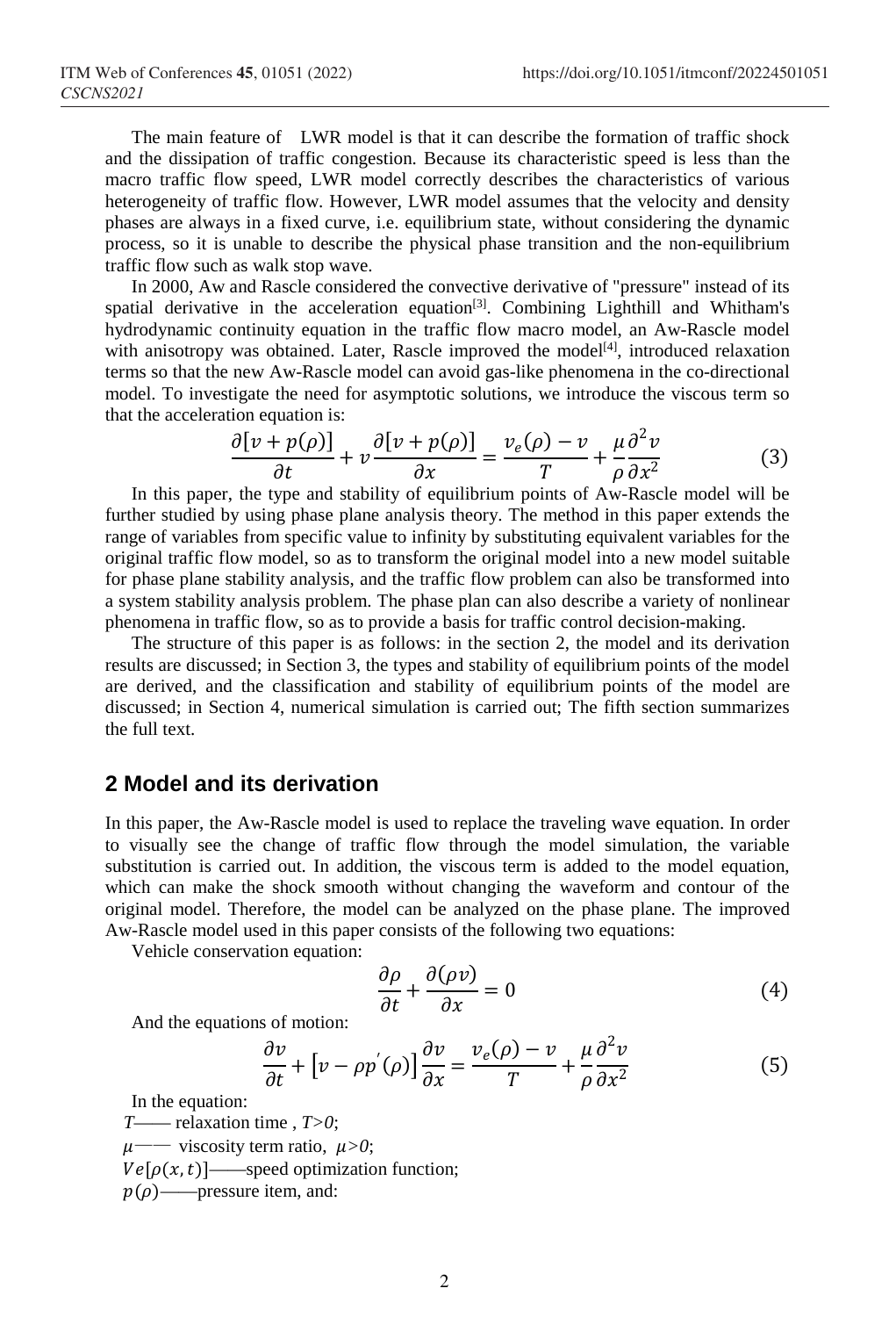$$
p(\rho) = \alpha \left(\frac{\rho}{\rho_m}\right)^{\beta} \tag{6}
$$

This paper assumes that the main road section is an open boundary condition<sup>[5]</sup>, that is:  $\rho(1, t) = \rho(2, t), \rho(L, t) = \rho(L - 1, t), \nu(1, t) = \nu(2, t), \nu(L, t) = \nu(L - 1, t)$ (7)

It is assumed that the model has a sum of traveling wave solutions  $\rho(z)$  and  $v(z)$ , where  $z = x - ct$ , and the traveling wave velocity  $c < 0$ . Using the above results and substituting them into equation  $(4)$   $(5)$ , we can get:

$$
-c\rho_z + q_z = 0 \tag{8}
$$

$$
-cv_z + (v - c_0)v_z = c(v_e - v) + \mu v_{zz}
$$
 (9)

From formula (8):

$$
v_z = \frac{c\rho_z}{\rho} - \frac{q\rho_z}{\rho^2} \tag{10}
$$

Substitute formula (10) to formula(9):

$$
\frac{\left[v - \rho p'(\rho) - c\right](\rho - q)}{\rho^2} \frac{dy}{dx} = \frac{v_e - v}{T} + \frac{\mu(c\rho - q)}{\rho^3} \left[\frac{d^2\rho}{dz^2} - \frac{2}{\rho} \left(\frac{d\rho}{dz}\right)^2\right] \tag{11}
$$

In the formula (10), the integral, namely:

$$
-c\rho + q = const = q_* \tag{12}
$$

At the same time, namely:

$$
q = q_* + c\rho \tag{13}
$$

Substitute formula (13) into equation (11):

$$
a_1 \rho_{zz} + a_2 \rho_z + \rho v_e - q = 0 \tag{14}
$$

Among them:

$$
a_1 = T[c - v_e + \rho p'(\rho)](c - v_e)
$$
 (15)

$$
a_2 = \frac{T\mu(c - v_e)}{\rho} \tag{16}
$$

Let  $\tilde{y} = \frac{d\rho}{dz}$ , the equation (14) can be transformed into a system of first-order ordinary differential equations (or nonlinear dynamic system):

$$
\begin{cases}\n\frac{d\rho}{dz} = \tilde{y} \\
\frac{dy}{dz} = g(\rho, c)\tilde{y} + f(\rho, c, q_*)\n\end{cases}
$$
\n(17)

Among them:

$$
g(\rho, c) = \frac{-\mu}{\rho(c - v_e + \rho p')}
$$
\n(18)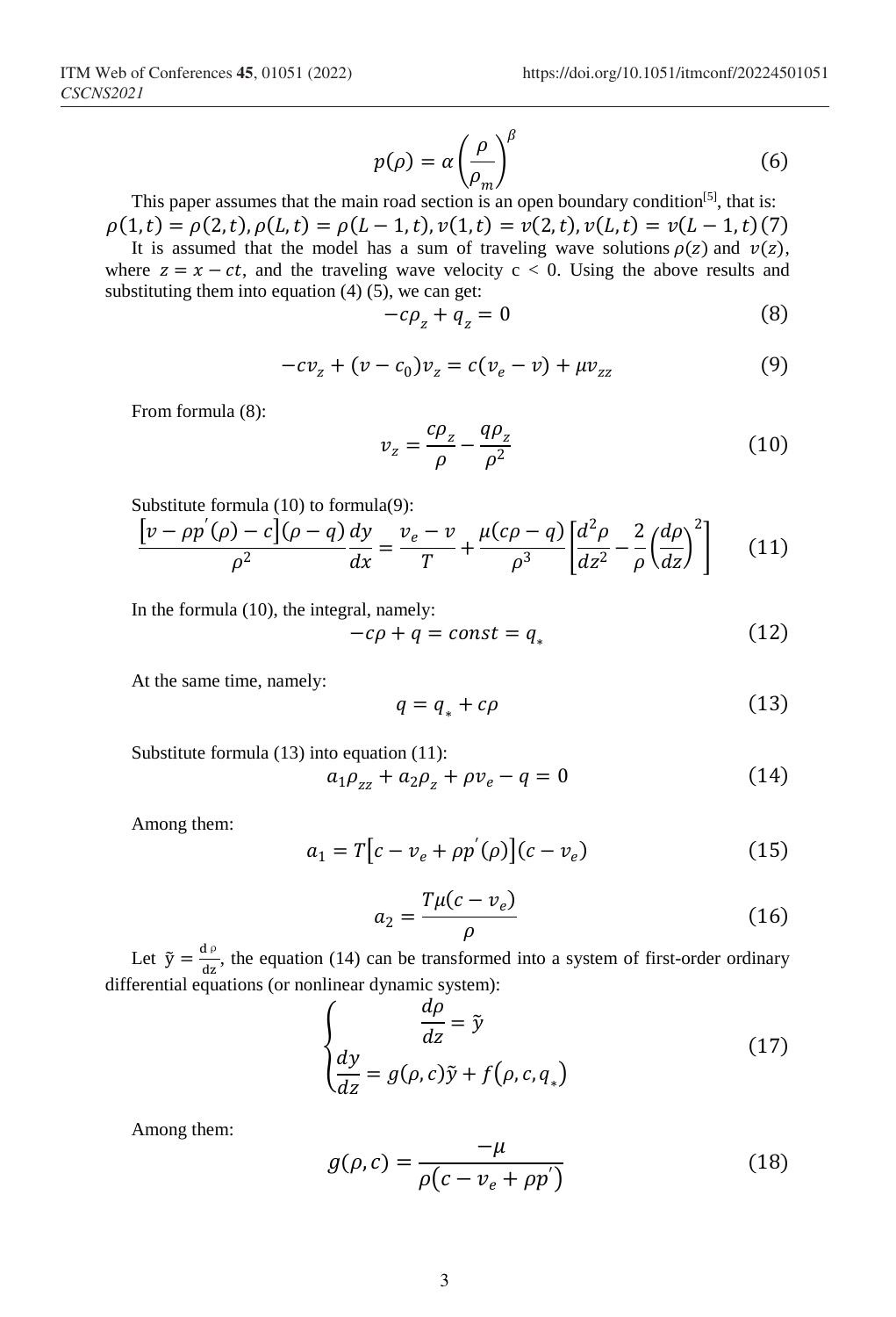$$
f(\rho, c, q_*) = \frac{q_* + \rho(c - v_e)}{T[c - v_e + \rho p'(\rho)](c - v_e)}
$$
(19)

The variables are replaced as follows:

$$
\eta = \frac{1}{\rho_m - \rho} \tag{20}
$$

By substituting it, the following new traffic flow model is obtained:

$$
\begin{cases}\n\frac{d\eta}{dz} = y \\
\frac{d\eta}{dz} = \left[\frac{2y}{\eta} - G(\eta, c)\right] y + F(\eta, c, q_*)\n\end{cases}
$$
\n(21)

Among them:

$$
G(\eta, c) = \frac{\mu\eta}{(\rho_m \eta - 1)\left[c - v_e(\eta) - \alpha\beta \left(1 - \frac{1}{\rho_m \eta}\right)^{\beta}\right]}
$$
(22)

$$
F(\eta, c, q_*) = \frac{q_* \eta^2 + \eta(\rho_m \eta - 1)[c - v_e(\eta)]}{T \left[c - v_e(\eta) - \alpha \beta \left(1 - \frac{1}{\rho_m \eta}\right)^{\beta}\right] [c - v_e(\eta)]}
$$
(23)

According to the variable substitution, as long as there is traffic congestion, the vehicle density tends to saturated traffic density, and the state variable  $\eta$  tends to infinity. Therefore, we can use the phase plan of variable  $\eta$  to clearly reflect the corresponding relationship between traffic congestion and system divergence.

After such variable substitution, the new model can correspond traffic congestion with system instability in the phase plan, so as to turn the traffic flow problem into a system stability analysis problem. The variation range of variableρin the original traffic flow model is 0 − 0.2veh/m, so the investigation range of density map is very limited. When the system is instable, the maximum value of the variable is 0.2, and after such variable substitution, the variation range of the variable  $\eta$  can reach +∞. As long as there is a small fluctuation in traffic flow, there will be great changes in the variable  $\eta$ . Moreover, as long as there is traffic congestion, the value of the variable  $\eta$  tends to infinity, and the new traffic flow model is also convenient to analyze the traffic phenomenon.

#### **3 The type and stability of balance points in the model**

Let the right-hand term of the equations be zero, it can be got that  $y = 0$  and  $F = 0$ , so that the equilibrium point  $(\eta_i, 0)$  is determined. The linear system obtained by Taylor expansion of the equation at the equilibrium point is shown in the equation:

$$
\begin{cases}\n\frac{d\eta}{dz} = y \\
\frac{d\eta}{dz} = G(\eta_i, c)y + F'(\eta_i, c, q_*)(\eta - \eta_i)\n\end{cases}
$$
\nThe Jacobian characteristic equation of linear system is:

$$
\lambda^2 - G_i \lambda - F'_i = 0 \tag{25}
$$

Among them,  $G_i = G(\eta_i, q_*)$ ,  $F_i' = F'(\eta_i, c, q_*)$ .

According to the qualitative theory of differential equation, the types of equilibrium points of linear system can be determined as follows: (a) When  $F_i' > 0$ , the equilibrium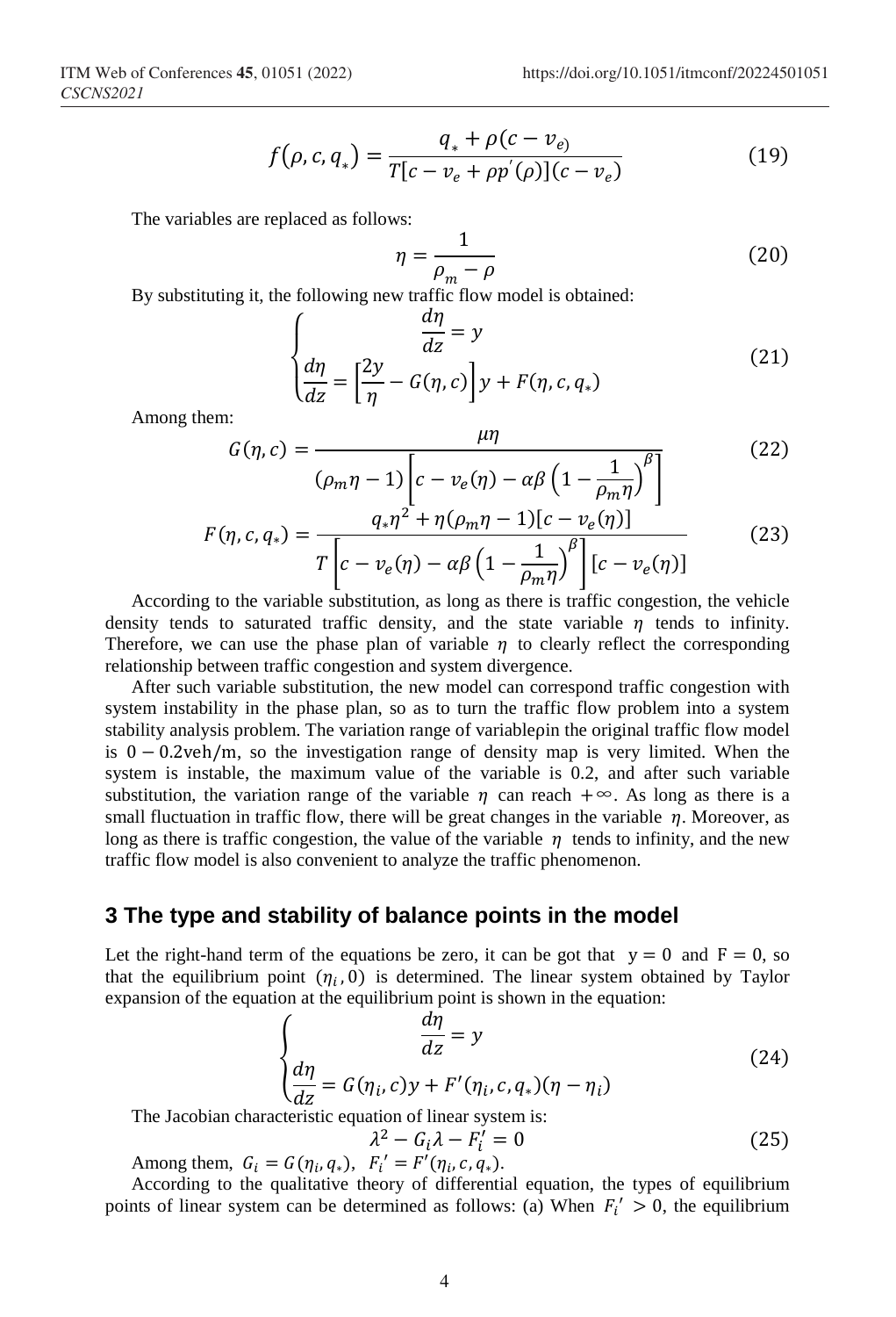point is the saddle point; (b) When  $G_i^2 - 4F_i' > 0$  and  $F_i' < 0$ , the equilibrium point is the node; (c) When  $G_i^2 - 4F_i' < 0$  and  $G_i \neq 0$ , the equilibrium point is focal point; (d) When  $F'_i > 0$  and  $G_i = 0$ , the equilibrium point is core point. When  $z \to \pm \infty$ , the stability of the linear systems at the saddle point is all instable; when  $G_i < 0$  (or  $G_i > 0$ ), the stability at the node or focal point is steady, for  $z \to +\infty$  (or  $z \to -\infty$ ).

According to Hartman-Gorban linearization theorem, nonlinear systems and linear systems have the same equilibrium points. For a non-central equilibrium point, the stability at the equilibrium point is consistent between the nonlinear system and the linear system. Given any set of values of traveling wave velocity c and traveling wave parameter  $q^*$ , the equilibrium point  $\eta_i$  ( $i = 1,2,...$ ) of the linear system can be solved. Based on the discussion above, we can determine the types of these equilibrium points and their stability.

|                  | nI                                                                 | n2                                      |  |  |
|------------------|--------------------------------------------------------------------|-----------------------------------------|--|--|
|                  | 5.6287                                                             | 7.113                                   |  |  |
| $(c, q^*)=$      | $\Delta_i$ <0, G <sub>i</sub> < 0, spiral point                    | $F' > 0$ , saddle point                 |  |  |
| $(-1.371, 0.64)$ | Stable for $z \to +\infty$ , Instable for $z \to -\infty$<br>5.143 | Instable for $z \rightarrow \pm \infty$ |  |  |
| $(c, q^*)=$      | $\Delta_i$ <0, G <sub>i</sub> < 0, spiral point                    |                                         |  |  |
| $(-6.7, 0.2)$    | Stable for $z \to +\infty$ , Instable for $z \to -\infty$          |                                         |  |  |

|  | Table 1. Types of equilibrium points and their stability. |  |  |
|--|-----------------------------------------------------------|--|--|
|  |                                                           |  |  |

# **4 Numerical simulation**

Because the analytical solution of the nonlinear system is not easy to obtain, we select four sets of parameters in the table to simulate the stability at the equilibrium point of the nonlinear system. The phase plane near the equilibrium point is shown in the figure. Where the balance point  $(\eta_i, 0)$  is, and  $i = 1, 2, \eta_1 < \eta_2$ , as shown by the red point in the figure.



**Fig. 1.** Phase plane trajectory diagram, where traveling wave velocity c=-1.371, traveling wave parameter q\*=0.64.

Figure 1 corresponds to the first situation in Table 1. Examine the starting spiral trajectory, when  $z \to +\infty$ , the orbit trend to the spiral point  $(\eta_1, 0)$ , when  $z \to -\infty$ , the orbit trend to the outermost circlespiral of the curve which the yellow line outside the spiral point ( $\eta_1$ ,0), far from the spiral point eventually tends to infinity. Thus show, whenz  $\rightarrow$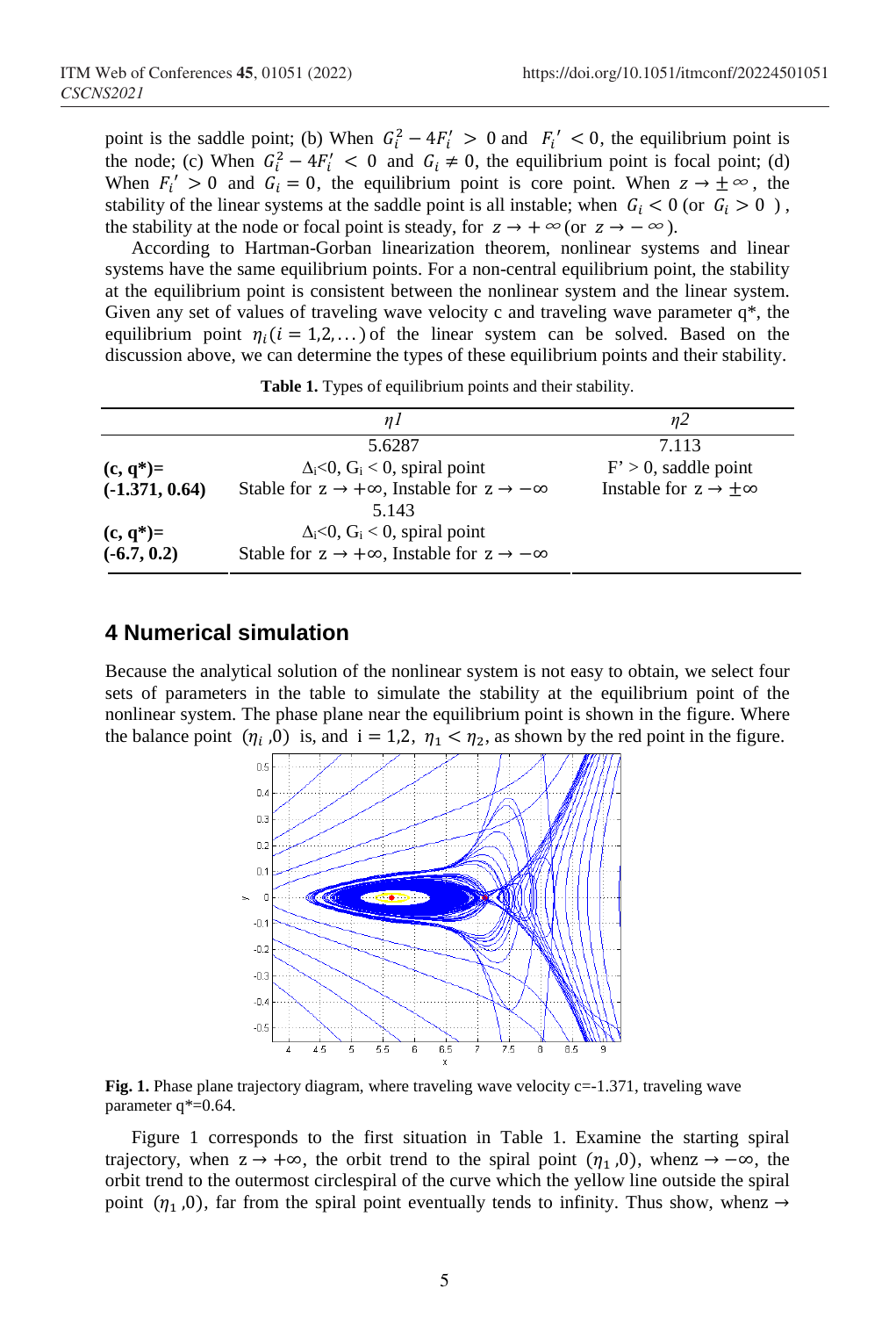+∞, the system is stable at  $(\eta_1, 0)$ ; when  $z \to -\infty$  the system is instable at  $(\eta_1, 0)$ . When  $z \to \pm \infty$ , the system is instable at  $(\eta_2, 0)$ , its nearby track line is far away from the point.

The spiral trajectory approaching system is instable at the equilibrium point  $(\eta_2, 0)$ . As long as the system becomes instable, the state variable  $\eta$  will tend to infinity. Because  $\eta$ and  $\rho$  are monotonically increasing, the vehicle density will eventually tend to congestion.



**Fig. 2.** Phase plane trajectory diagram, where traveling wave velocity c=-6.7, traveling wave parameter q\*=0.2.

Figure2 corresponds to the second situation in Table 1, when  $z \rightarrow \pm \infty$ , the system is instable at  $(\eta_1, 0)$ , its nearby track line is far away from the point, the variable value eventually tends to infinity which indicates that the transportation system is instable and will eventually tend to be congested.

# **5 Conclusion**

In this paper, the Aw-Rascle model is transformed by traveling waves and variables, and a new model for analyzing traffic conditions is obtained. The type and stability of the equilibrium solution of the model are also studied. After detailed analysis of the balance point type and stability, our results are verified by data simulation. Finally, the traffic conditions of the improved Aw-Rascle model are further analyzed using the image format of variable substitution.

The authors would like to thank the anonymous referees and the editor for their valuable opinions. This work is partially supported by the National Natural Science Foundation of China under the Grant No. 61863032 and the Natural Science Foundation of Gansu Province of China under the Grant No. 20JR5RA533 and the China Postdoctoral Science Foundation Funded Project (Project No.: 2018M633653XB) and the "Qizhi" Personnel Training Support Project of Lanzhou Institute of Technology (2018QZ-11) and Gansu Province Educational Research Project (Grant No. 2021A-166).

### **References**

- 1. M.J. Lighthill, G.B. Whitham. On kinematic waves: II. A theory of traffic flow on long crowed roads [C]. London: Proceedings of the Royal Society, 1955, 229: 317-345
- 2. P.I. Richards. Shocks waves on the highway [J]. Operations research, 1956, 4: 42-51.